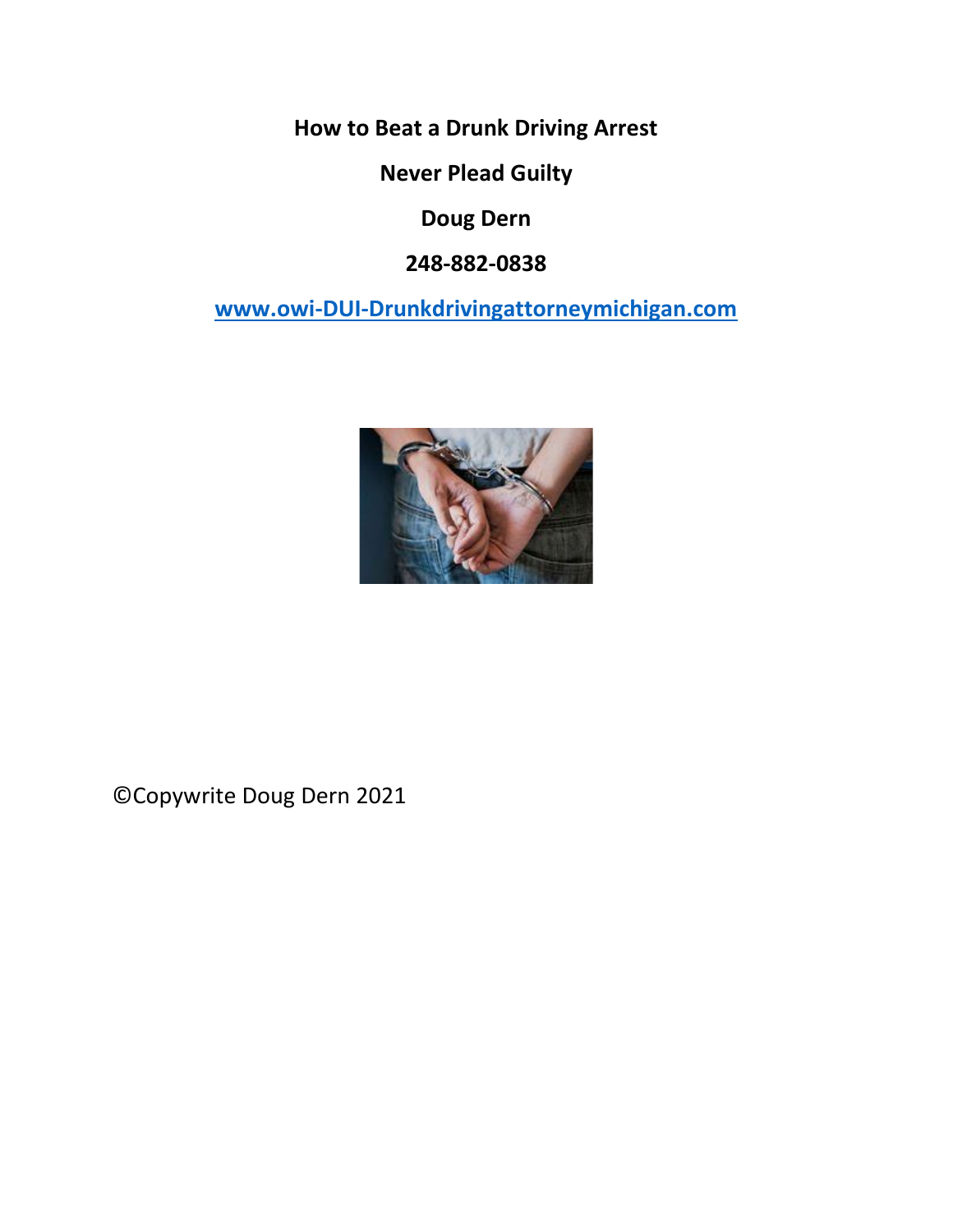# Content

Introduction Chapter 1 Who am I Chapter 2 Probable Cause to Stop Chapter 3 Probable Cause to investigate Chapter 4 Probable Cause to Arrest Chapter 5 Challenging the Blood Draw Chapter 6 Challenging the Breath Test Chapter 7 Miscellaneous Defenses Chapter 8 The Downside Chapter 9 Why you Should Fight to Win Your Case Chapter 10 In Conclusion Introduction

The biggest myth about drunk driving is that you can't beat a drunk driving case. It is possible to get out of a drunk driving conviction after you have been arrested. I like to say never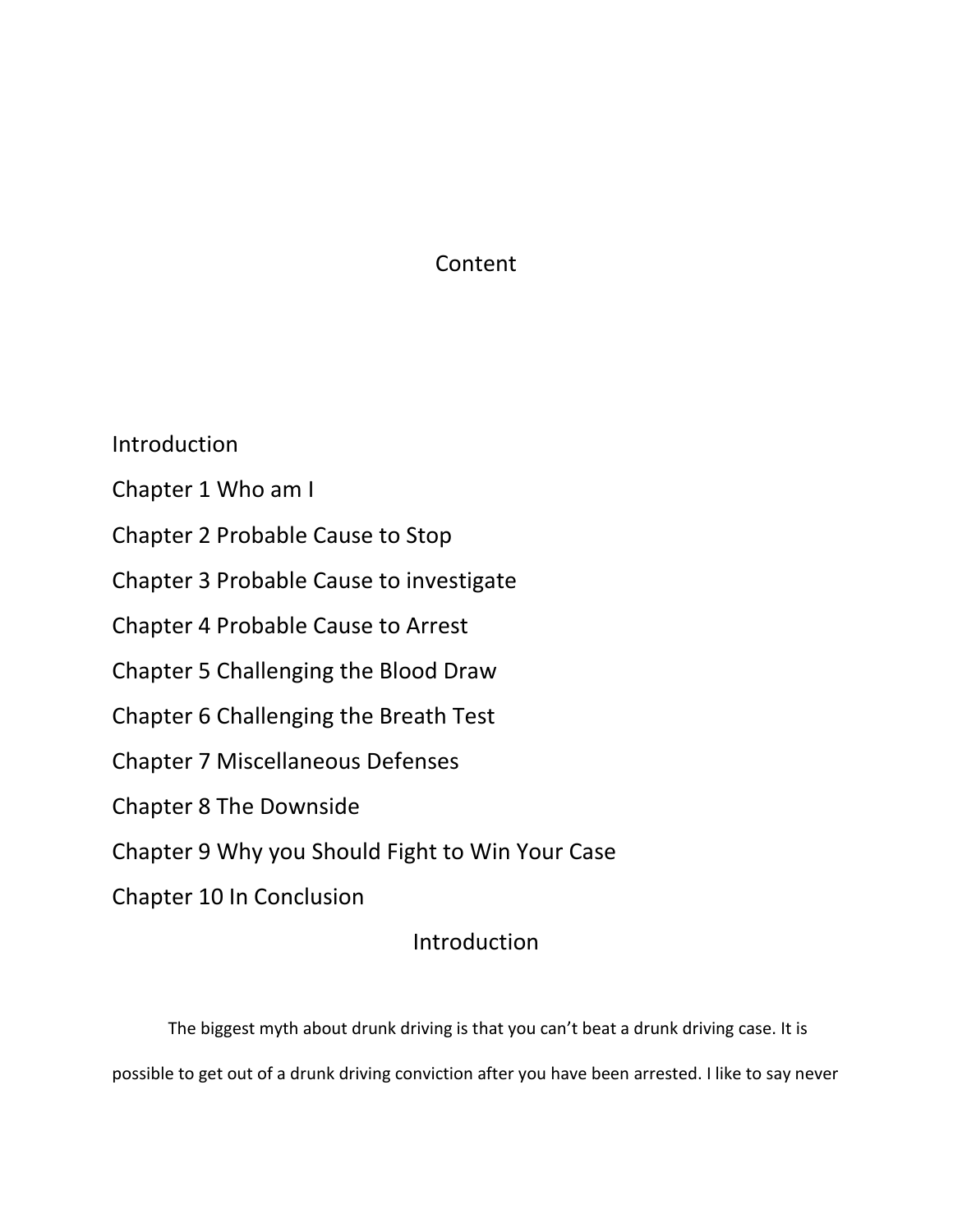plead guilty. The reason I say that is I know for sure that 100% of all drunk driving cases that plead guilty are convicted. 100%! There are actually many strategies to defend a Drunk Driving case. OWI stand for Operating while intoxicated. That is the most common in Michigan. There are other names for Drunk Driving like DUI, DWI, OUI, and Impaired driving. Most of these are common slang. In Michigan you are going to deal with OWI, OWI with a high BAC, OWI 2<sup>nd</sup>, OWI 3<sup>rd</sup>, impaired driving, driving under the influence of drugs, and child endangerment.

An OWI is the most common. It means operating under the influence. The elements of this crime are that the state has to prove two things. 1. That you operated a vehicle. 2. At the time you operated the vehicle your blood alcohol content (BAC) was a 0.08 or higher. At first glance it seems pretty cut and dry. But is it? That is what this book is about.

I will intentionally keep this eBook short and simple. Remember, I am a lawyer so I want to get deep into case law and the finer points of the law. It is an effort to reframe myself. This book is intended to guide a person that has just been arrested for OWI of what defenses are available. Also, if you have read this book and come see me for an appointment you will understand why I am asking what questions. I am not going to get deeply into the science that is used to challenge a blood draw or the science of a DataMaster breath test only to mention that challenging these can be a very successful defense. Let's get started.

# **Who Am I?**

I am attorney Doug Dern. I have been a drunk driving attorney and criminal defense attorney for 20 years. I became a lawyer to fight drunk driving cases. I am located in Hartland Mi. My phone 248-882-0838 my email is [dougdern@gmail.com](mailto:dougdern@gmail.com) and I am always available to discuss your case.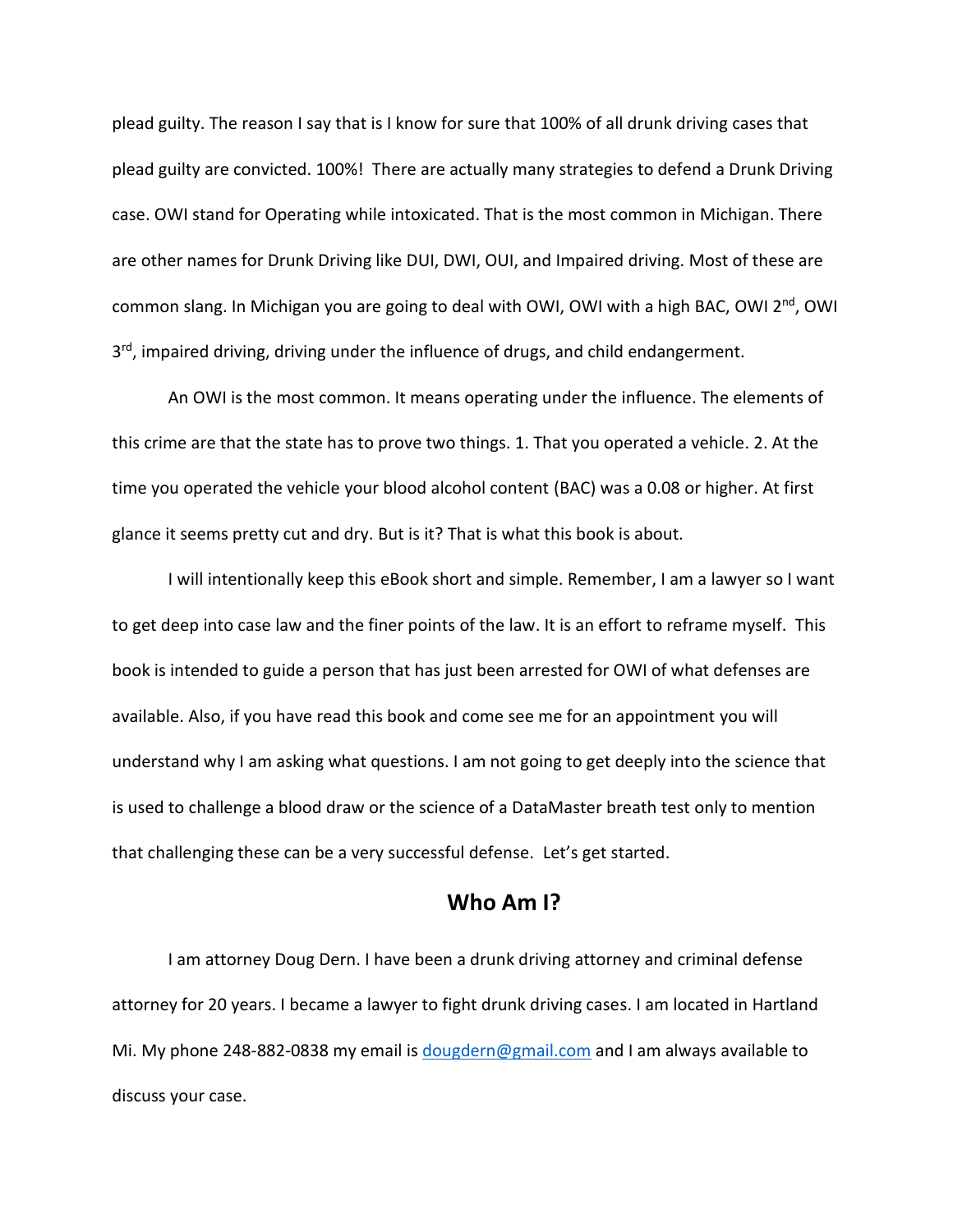People often ask me how can I defend drunk drivers? There are a number of reasons. 1. I believe everyone has a right to the best defense. 2. I believe a large percentage of people arrested for drunk driving are innocent. 3. I believe the police make mistakes. I also believe that when the police make mistakes rarely do they admit it. 4. I believe that when it comes to drunk driving it is assembly line justice. 5. People in the system need the best help available. 6. The public wants to hang drunk drivers. And this is the big one- drunk driving is a very serious crime that most lawyers just want to pled you to an impaired. If you pled to an impaired you still have a conviction on you record. Remember this, if you get a second OWI your license will be revoked and 3 in a lifetime is a 1 to 5 year felony. Serious stuff. Take it seriously.

I believe that people that come to me have a problem. My objective is to solve the problem. I fight to get your case dismissed. And I use the methods discussed below.

#### **Probable Cause to stop**

The first thing every attorney must check is was there probable cause to stop you. This is called a Terry stop. The police must have a reason to stop you. They cannot stop you for suspicion. That must be able to articulate some criminal activity. Anything. A civil infraction, a taillight out, crossing the fog line, erratic driving, light on the license plate out, speeding or any number of driving infractions. Remember now a days the attorney can get the in-car video and verify the officer's statements. In my experience, I have seen videos that did not match the police report.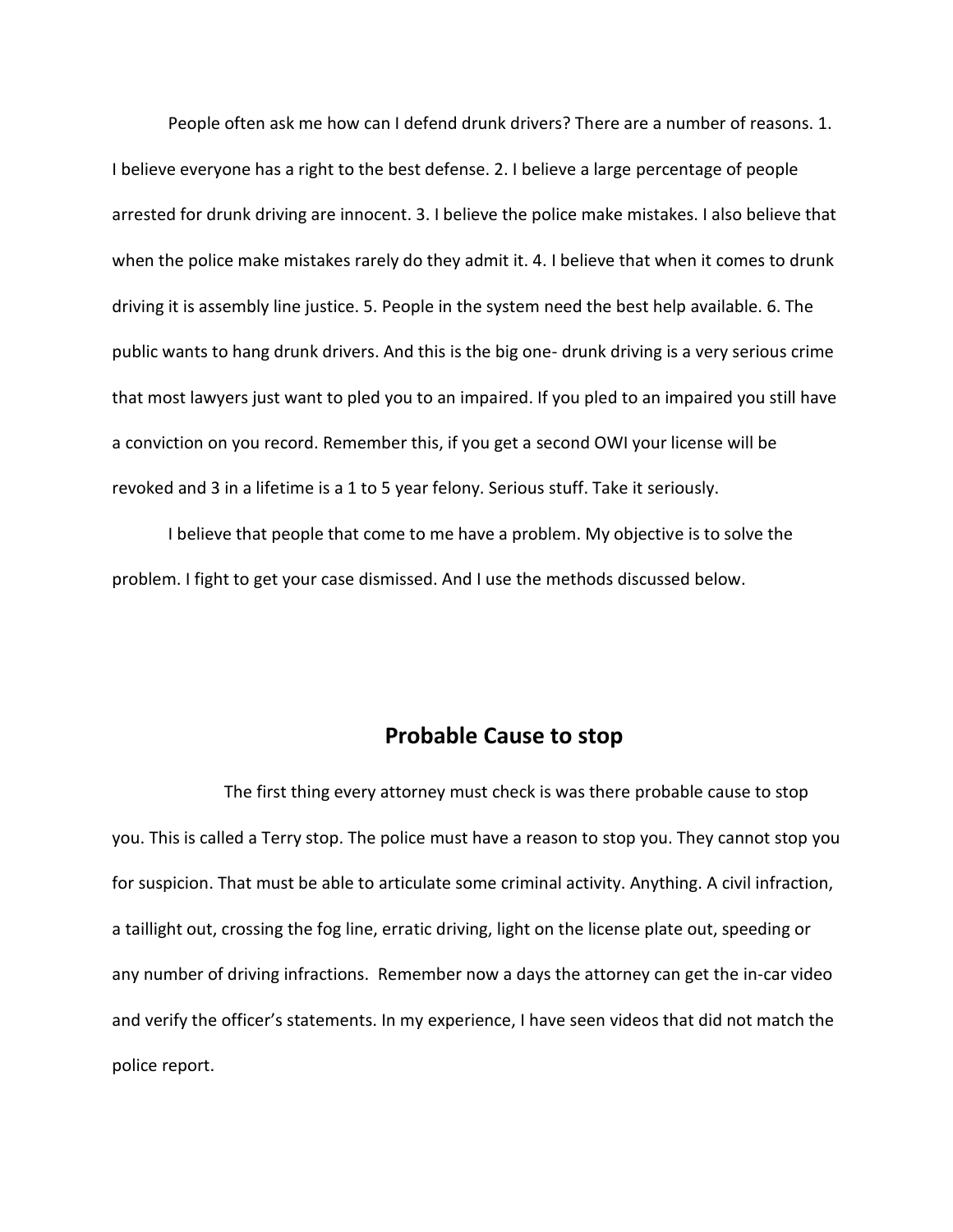Bottomline, if the police do not demonstrate that had probable cause to stop you your case can get dismissed.

# **Probable Cause to Investigate**

You want to step out of the vehicle? Did you know they must have probable cause to ask you to step out of the vehicle? In Michigan, under Rizo, to ask you to step out of the vehicle that must have a second Terry standard. Just because you were speeding isn't probable cause to ask you to step out. Courts have ruled that the smell of alcohol is enough. And certainly, most police reports says, " I smelled alcohol and ask them to step out of the vehicle." But some don't. I have seen a police report where a new cop said he suspected the driver was intoxicated and ask him to step out. What was the probable cause? He didn't have one. Granted this defense is rare, but it does happen. Every lawyer on every arrest must investigate it.

#### **Probable Cause for Arrest**

This is the big one. In order to arrest you for drunk driving they must have probable cause to arrest. It is my opinion; this is where the police make the most mistakes. By the time they have decided t0 give you a field sobriety test they have already made up their mind they were going to arrest you. This is where the police do the field sobriety test. Walk and turn, nystagmus test, one legged stand, etc. A good lawyer can investigate this and punch holes in the police field sobriety tests. Also, the PBT which stands for preliminary breath test. This is an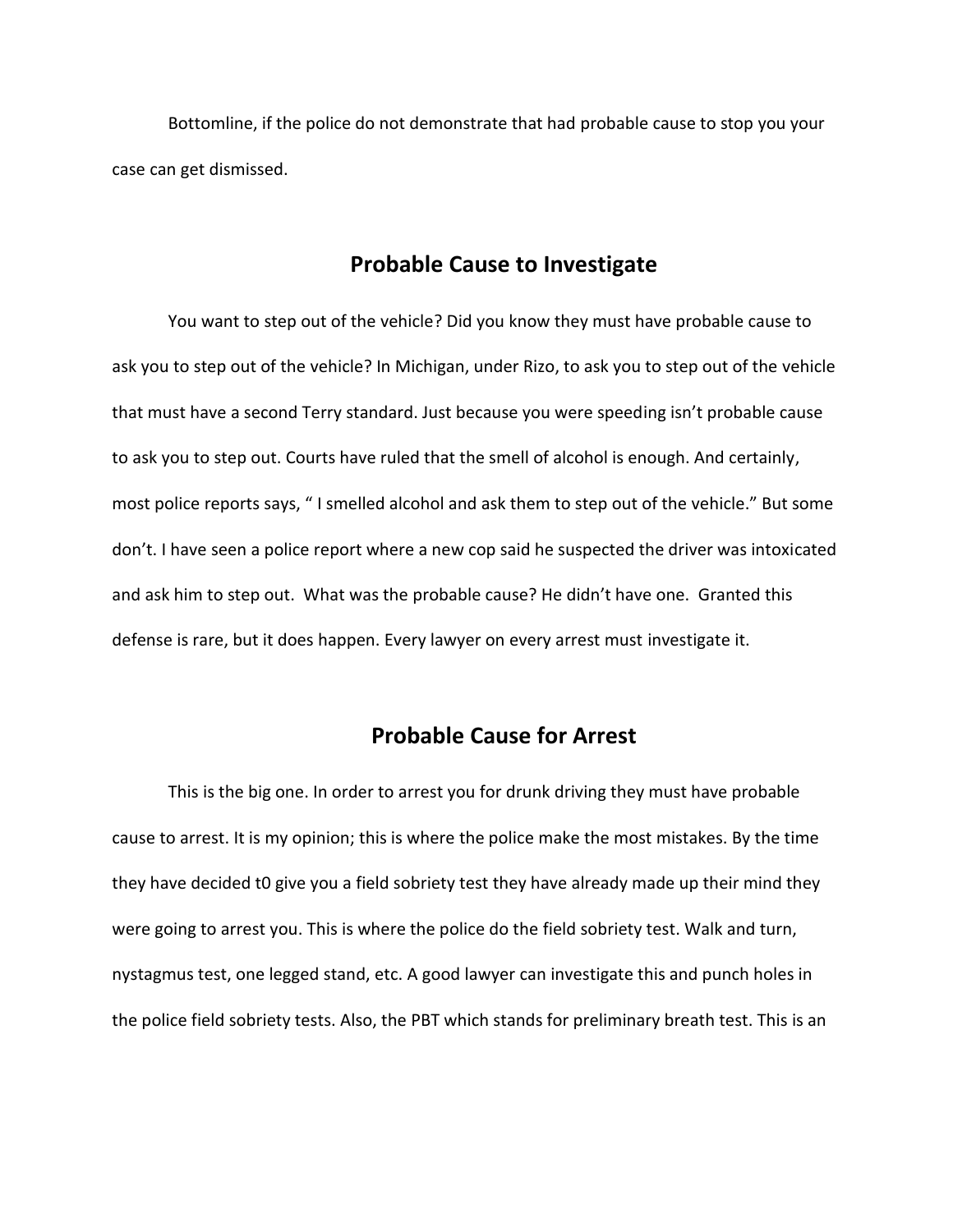on-site breath test they give you to determine probably cause. Almost always improperly administered.

Video evidence of the field sobriety test can be very helpful in putting together a defense. It can also be very harmful. If the video shows you falling down and swaying then it might be a good idea to leave that one out of your defense weaponry.

# **Challenging the Blood Draw**

If you are given a blood draw most of the time the police will get a search warrant to draw your blood. The search warrant must state probable cause and articulate facts that merit a blood draw.

There are always procedure challenges available for a blood draw. For instance, did the nurse use the right type of iodine, or was the officer present in the room when the blood was drawn, were the test kits expired, and the list goes one. Just know that challenging a blood draw is a defense to a drunk driving case.

To challenge of the blood draw at trial you can hire your own scientist to testify that your blood test given by the police was inaccurate. A private pharmacologist or toxicologist who is an expert in police procedure can rebut the results from the police crime lab, this is usually a great defense. The problem is that it is very expensive for a long trial and hiring a scientist. Most OWI first offense or second offense do not want to deal with that kind of expense. If it is an OWI 3<sup>rd</sup> where you are looking at prison it is certainly worth the money.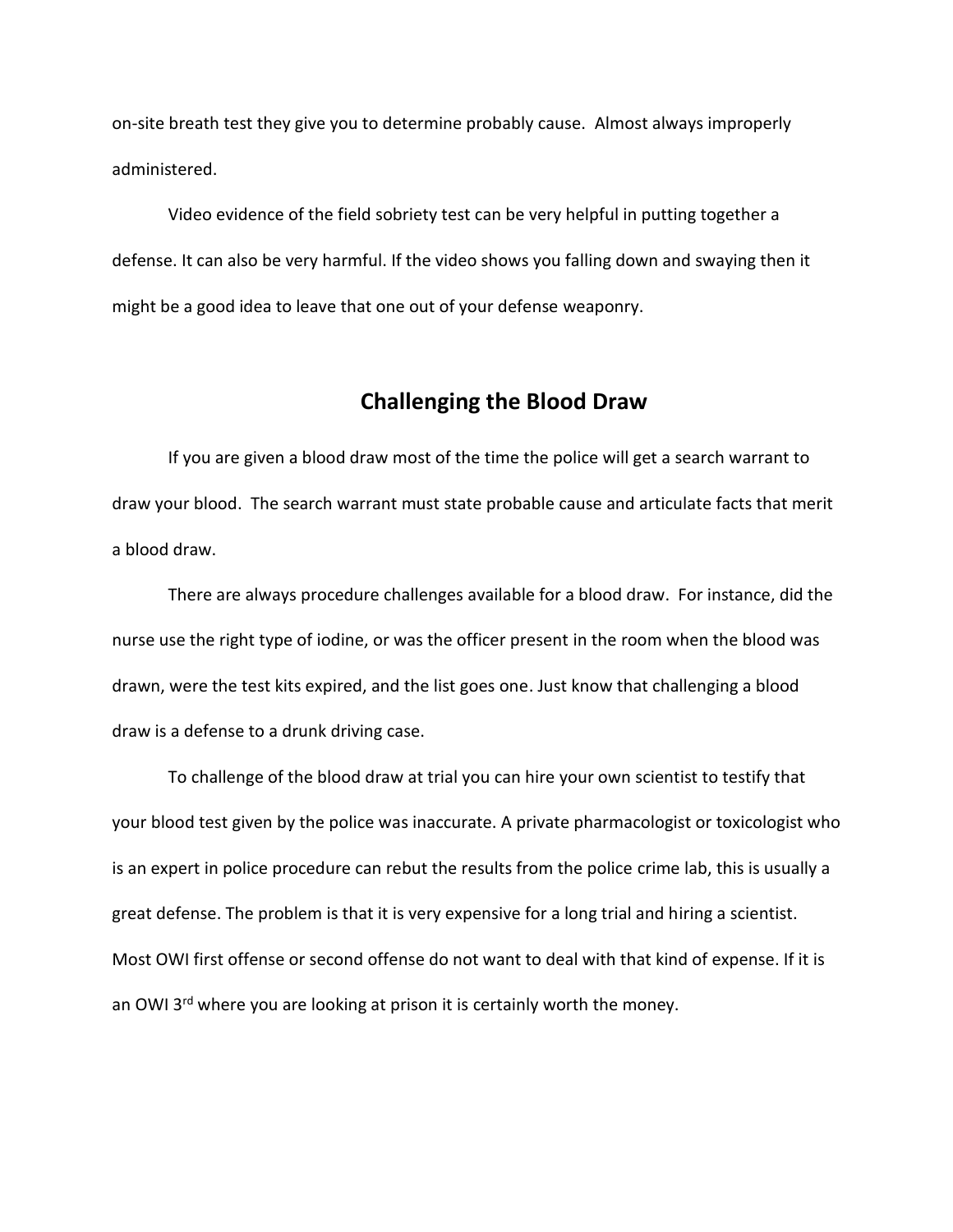My personal opinion is that blood tests are very slanted in favor of the police and a good scientist can beat the police. I personally have my doubts about the accuracy of blood tests. I promised not to get into the science of blood.

Another good defense to blood is retrograde extrapolation. The theory is your blood alcohol content was not over the legal limit at the time you were driving, but there was alcohol in your stomach and by the time your blood was taken say an hour after you were driving it was absorbed into the blood stream. This can be a valid defense in some cases.

# **Challenge the Breath Test**

This breathalyzer test is the big one that everyone thinks you can't beat. There is a myth that if you fail the breath test its hopeless. There are ways to challenge their accuracy. Remember this, when you are sitting in the police station about to take a DataMaster breath test the police have a vested interest in your failure of it. I always watch the video to make sure they followed proper procedure. They must observe you for 15 minutes to make sure you did not burp, regurgitate, put anything in your month. If they do not so this the results can be deemed inaccurate. You can ask the court to throw the results out and not be used as evidence in a trial.

You can challenge the accuracy of the machine used to give you a breath test. You can request all the maintenance records of the DataMaster. If a machine has problems a jury might need to know that before they decide reasonable doubt.

There are other ways to challenge a breath test. Did the operator have a current certification, was the machine operated properly, was there radio frequency interference, was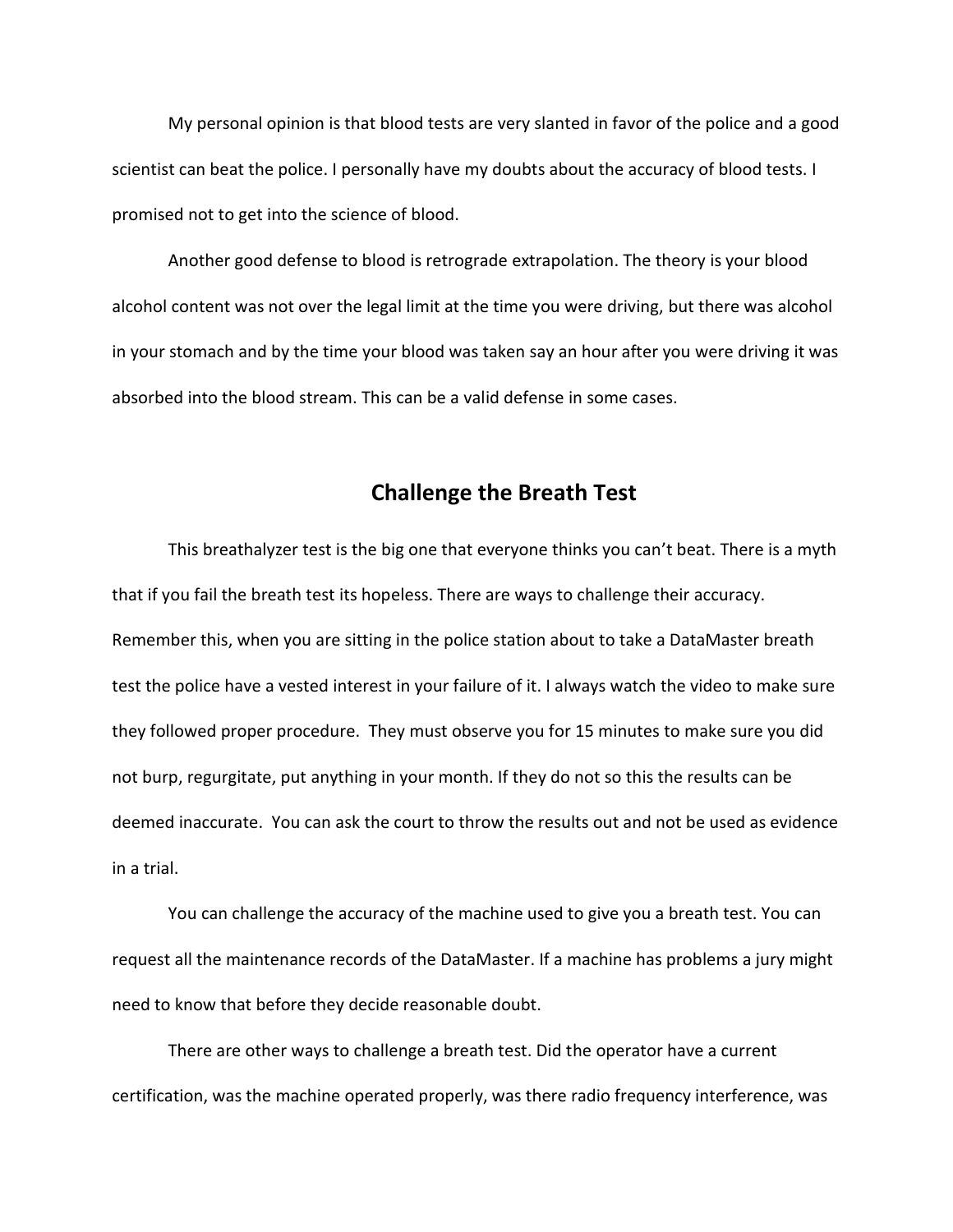the machine properly calibrated, or was there any food in the month? All these things can create an improper reading. Remember, this is a machine. Machines are prone to errors. A good lawyer will do their due diligence,

# **Miscellaneous Defenses**

There are a number of other defenses that come up on a regular basis. I am going to throw out a few of them without explaining them. They should be self-explanatory. Wasn't driving. I just had one where they arrested the defendant who had a seatbelt on in the passenger seat. They arrested the wrong person. There was an accident and the defendant left the scene and the police picked them up hours later. It wasn't a vehicle. Blood in the mouth and they gave a breath test. Not in the car and no accident. If they ask you if you were driving, I recommend your exercise your right to remain silent. No control of the keys. Corpus delecti. I once unsuccessfully argued entrapment. I claimed that the police were tailgating the defendant's car causing black and white fever and made him nervous and caused him to swerve. I had good case law from other states, but the judge didn't buy it. There is also a whole slew of arguments of rights being violated. These are just a few of the defenses available to a good lawyer.

#### **The Downside**

These defenses are used everyday in a court of law. The average joe is not aware of these defenses. And to be honest a lot of lawyers are not aware of them. The problem is there is a such a taboo around drunk driving that judges are reluctant to dismiss a case even when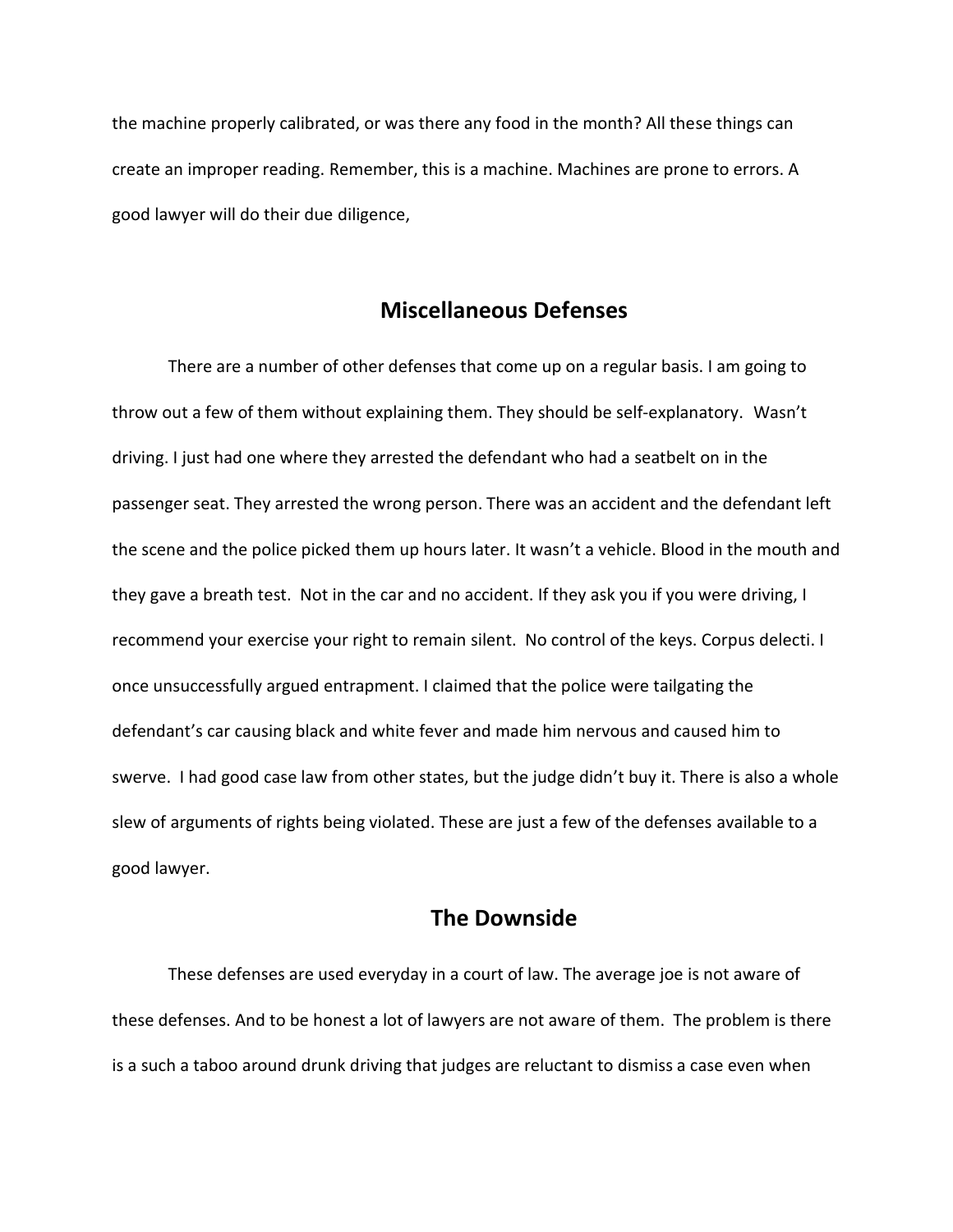your rights have been violated. Jurys do not feel comfortable coming back with not guilty verdicts. I know I am telling you this after just writing an eBook of defenses. My point is that it is always an up-hill battle. You sometimes have to attack more than one angle. It is hard to beat an OWI but I believe you have to make the State prove its case. I believe if the police did not follow procedure they need to be exposed and your case should be dismissed. I believe if the evidence isn't there you should be acquitted.

#### **Why You Should Fight to Win Your Case**

An OWI conviction can have a devastating effect on your life. Your insurance will increase. You will get between 4 and 6 points on your driver's license. If you get a second one within 7 years your license will be revoked (meaning you may never drive again). If you get 3 OWI's in a lifetime it is a felony. A felony OWI is a 1 to 5 years with mandatory jail plus the likelihood of ever driving again is slim.

Here is something that bothers me about the legal process of an OWI. A person gets stopped for an OWI. Goes to a lawyer. Goes to court. The prosecutor looks at the record and sees not priors, looks at the defendant has a good job, family and offers an impaired driving. The attorney goes back and tells the defendant I got you a great deal they are going to reduce it to an impaired and you will not go to jail and you get a restricted license. You then pay a fine around a \$1,000 and do a year's probation and you're on your way. Everybody is happy. At least until you start probation and have that one slip up and off to jail you go. Then you get a letter from your insurance company telling you that you are high risk. But if you get a second OWI that carries mandatory jail. If you don't accept the deal of an impair and roll the dice and lose. The difference isn't that great. You will have a hard suspension of your license for 60 days